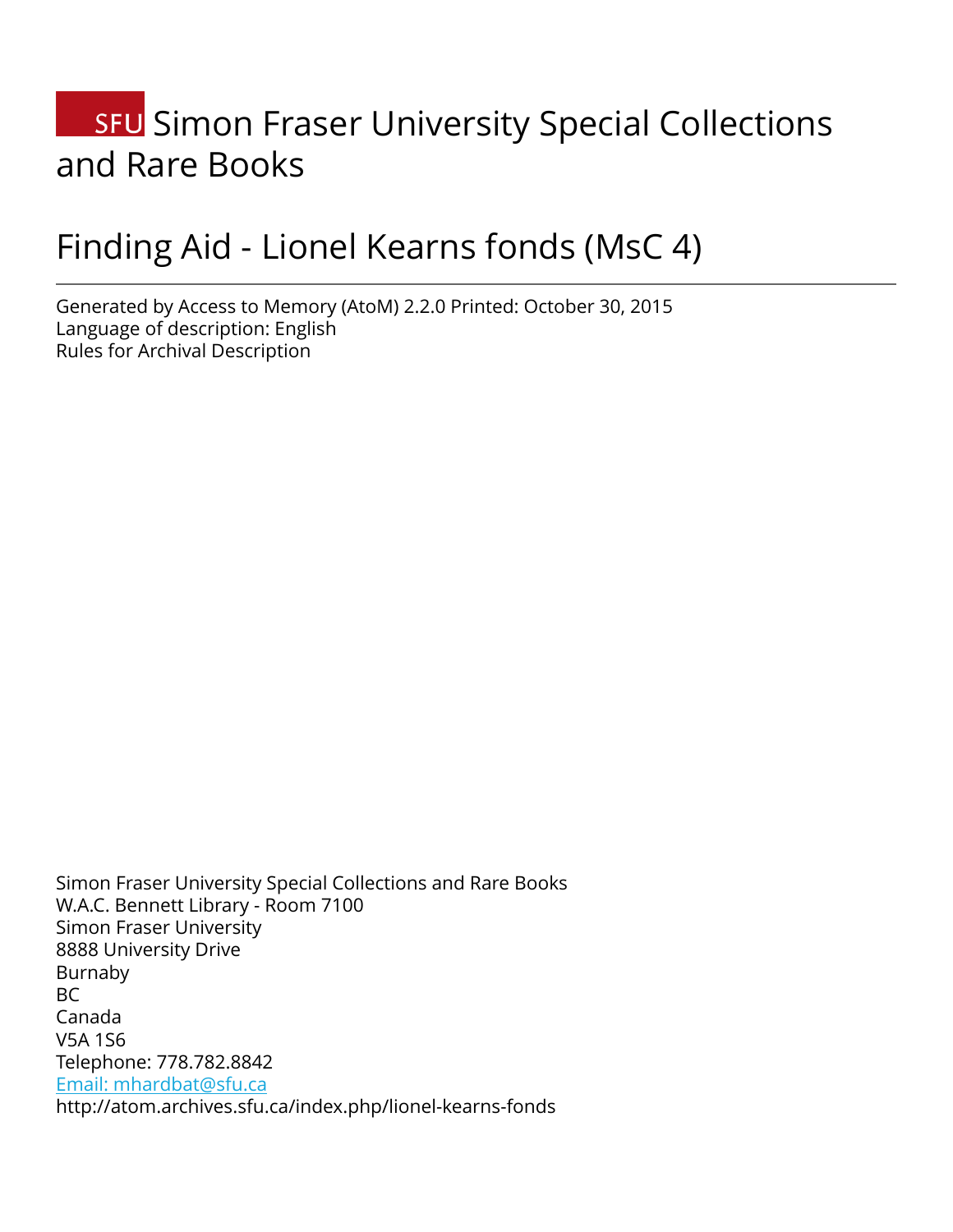# Table of contents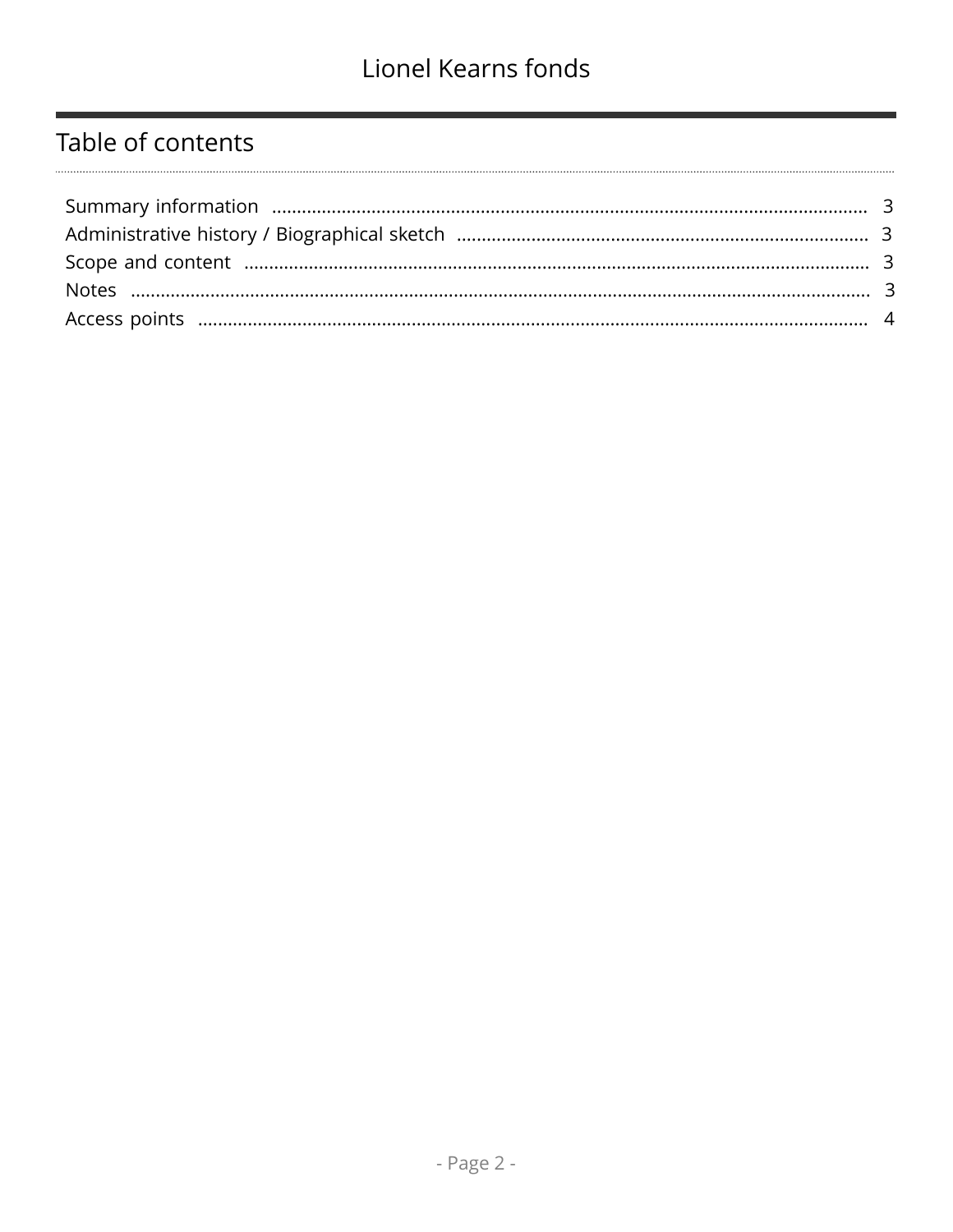# <span id="page-2-0"></span>Summary information

| Repository:                                     | Simon Fraser University Special Collections and Rare Books |
|-------------------------------------------------|------------------------------------------------------------|
| Title:                                          | Lionel Kearns fonds                                        |
| ID:                                             | MsC <sub>4</sub>                                           |
| Date:                                           | 1961-1963 (date of creation)                               |
| Physical description:                           | 7 cm of textual records                                    |
| Dates of creation,<br>revision and<br>deletion: |                                                            |

# <span id="page-2-1"></span>Administrative history / Biographical sketch

#### Note

Lionel Kears (born February 16, 1937) is a Canadian poet and teacher. Raised in Nelson, British Columbia, he attended the University of British Columbia, where he was a student of Earle Birney and an editor of the TISH poetry newsletter. His work began to appear in little magazines in Canada, Mexico and the United States during the early 1960s, initially influenced by the writing of Charles Olson and the Black Mountain School He later taught at Simon Fraser University.

## <span id="page-2-2"></span>Scope and content

The fonds consists of essays on the poetics of Charles Olson and Kearns' own "stacked verse", manuscripts of early poems, and correspondence with editors of various little magazines. Correspondents include George Bowering.

## <span id="page-2-3"></span>**Notes**

Title notes

## Finding aids

A printed inventory is available with item level descriptions.